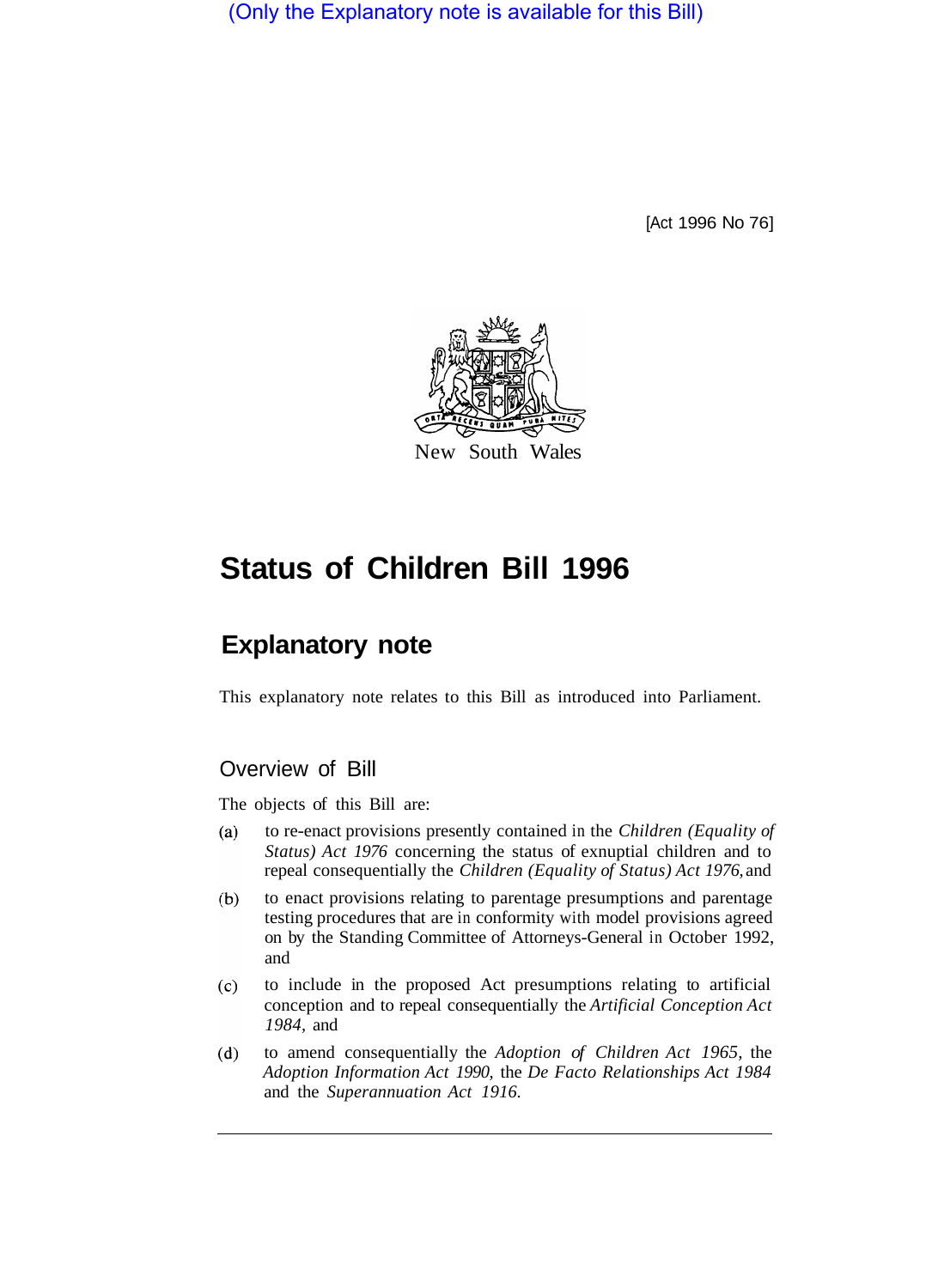Explanatory note

## Outline of provisions

#### **Part 1 Preliminary**

**Clause l** sets out the name (also called the short title) of the proposed Act.

**Clause 2** provides for the commencement of the proposed Act on a day or days to be appointed by proclamation.

**Clause 3** defines certain words and expressions used in the proposed Act such as *bodily sample, fertilisation procedure, parentage testing procedure, prescribed court* and *prescribed overseas jurisdiction.* 

**Clause 4** provides that the proposed Act applies to persons regardless of whether they were born in the State or before the commencement of the proposed section, whether they are minors or whether either of their parents was domiciled in the State. However, the Act does not affect the operation of sections 35 and 36 of the *Adoption of Children Act 1965,* which deal with the status of persons who are subject to adoption orders.

#### **Part 2 Status of children and dispositions of property**

**Clause 5** ensures that, for the purposes of New South Wales law, an exnuptial child has the same legal status as a child born to a married couple. The proposed section re-enacts in substance section 6 of the *Children (Equality of Status) Act 1976.* 

**Clause 6** provides that references in certain dispositions of property made on or after l July 1977 to children and other relatives are to be construed as including exnuptial children and persons claiming through exnuptial children unless a contrary intention appears in the disposition. The relevance of 1 July 1977 is that it is the date on which the *Children (Equality of Status) Act I976*  commenced. Section 7 of that Act is substantially re-enacted by the proposed section.

The proposed section also makes it clear that the rule of public policy that prevents a disposition in favour of an exnuptial child is abolished for dispositions to which the proposed section applies.

**Clause 7** provides that certain dispositions made before 1 July 1977 are to be construed as if neither the *Children (Equality of Status) Act 1976* or the proposed Act had been enacted. This preserves the effect of section 8 of the *Children (Equality of Status) Act 1976.*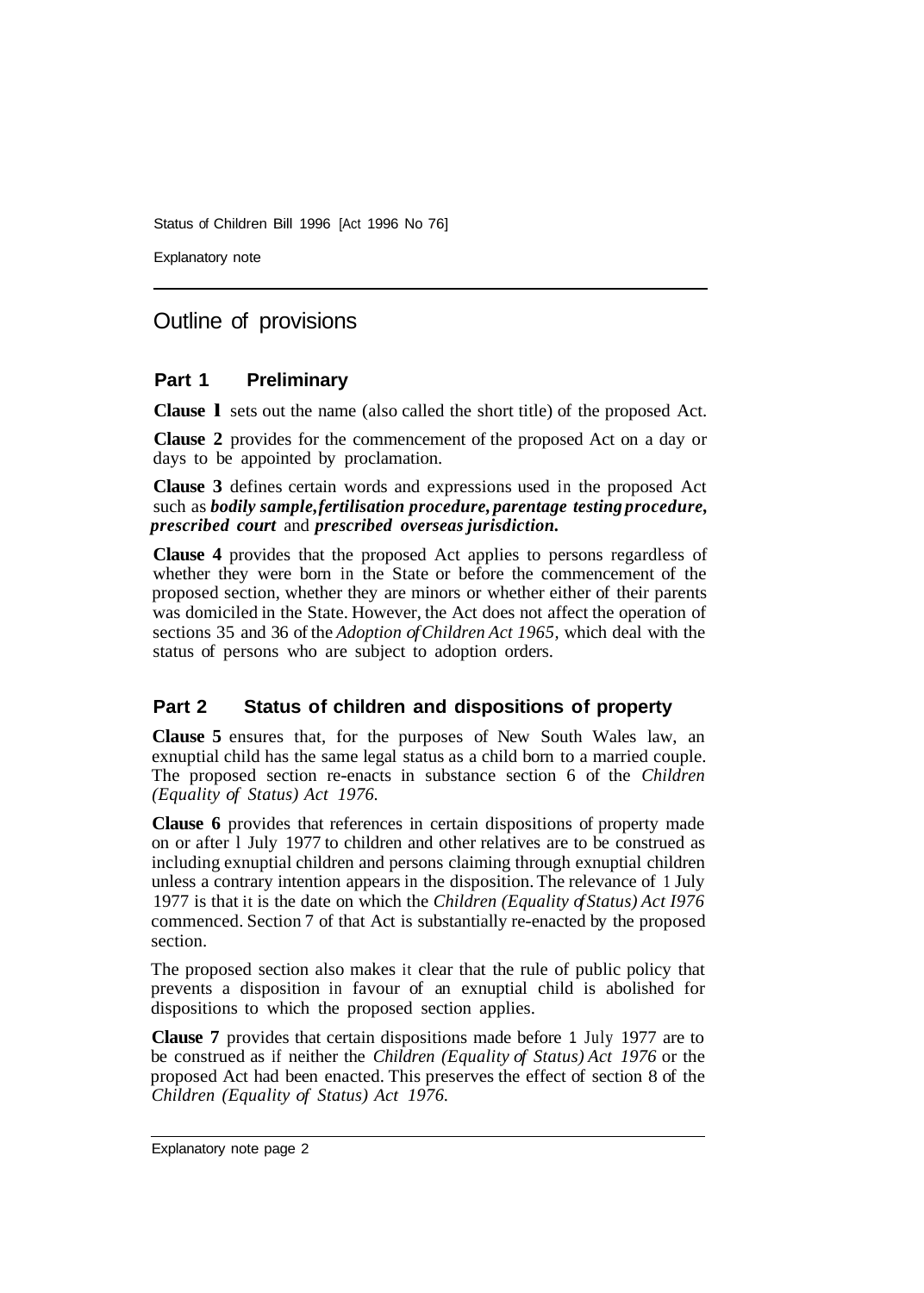Explanatory note

**Clause 8** ensures that exnuptial children and their relatives can claim on the intestacy of a person who died on or after 1 July 1977. Section 9 of the *Children (Equality of Status) Act 1976* is re-enacted in substance by the proposed section.

#### **Part 3 Establishing parentage**

#### **Division 1 Parentage presumptions**

**Clause 9** sets out four rebuttable presumptions arising from marriage.

The first presumption is that a child born to a woman during a marriage is a child of the parties to that marriage (subclause (l)).

The second presumption is that a child born to a woman within 44 weeks after her husband's death is a child of her deceased husband (subclause (2)).

The third presumption is that a child born to a woman within 44 weeks of her purported marriage' being annulled is a child of her purported husband (subclause (3)).

The fourth presumption is that a child born to a woman after the dissolution of a marriage, but within 44 weeks after a period of resumed cohabitation (lasting not more than 3 months) following a separation, is a child of her former husband (subclause (4)).

**Clause 10** sets out a rebuttable presumption that a child born to a woman who cohabited with a man to whom she was not married at any time during the period beginning not less than 44 weeks, but ending not less than 20 weeks, before the birth is the child of that man.

**Clause 11** sets out a rebuttable presumption that a person is a child's parent if the person's name is entered as such in a register of births or parentage information of the Commonwealth, a State (including the Births, Deaths and Marriages Register) or Territory or a prescribed overseas jurisdiction.

**Clause 12** sets out a presumption that a person is a child's parent if a prescribed court expressly or implicitly makes a finding to that effect and that finding is not altered, set aside or reversed. If the finding is made while the person is alive, the presumption is irrebuttable (subclause (2)). However, if the finding is made after the person dies, the presumption is rebuttable (subclause (3)).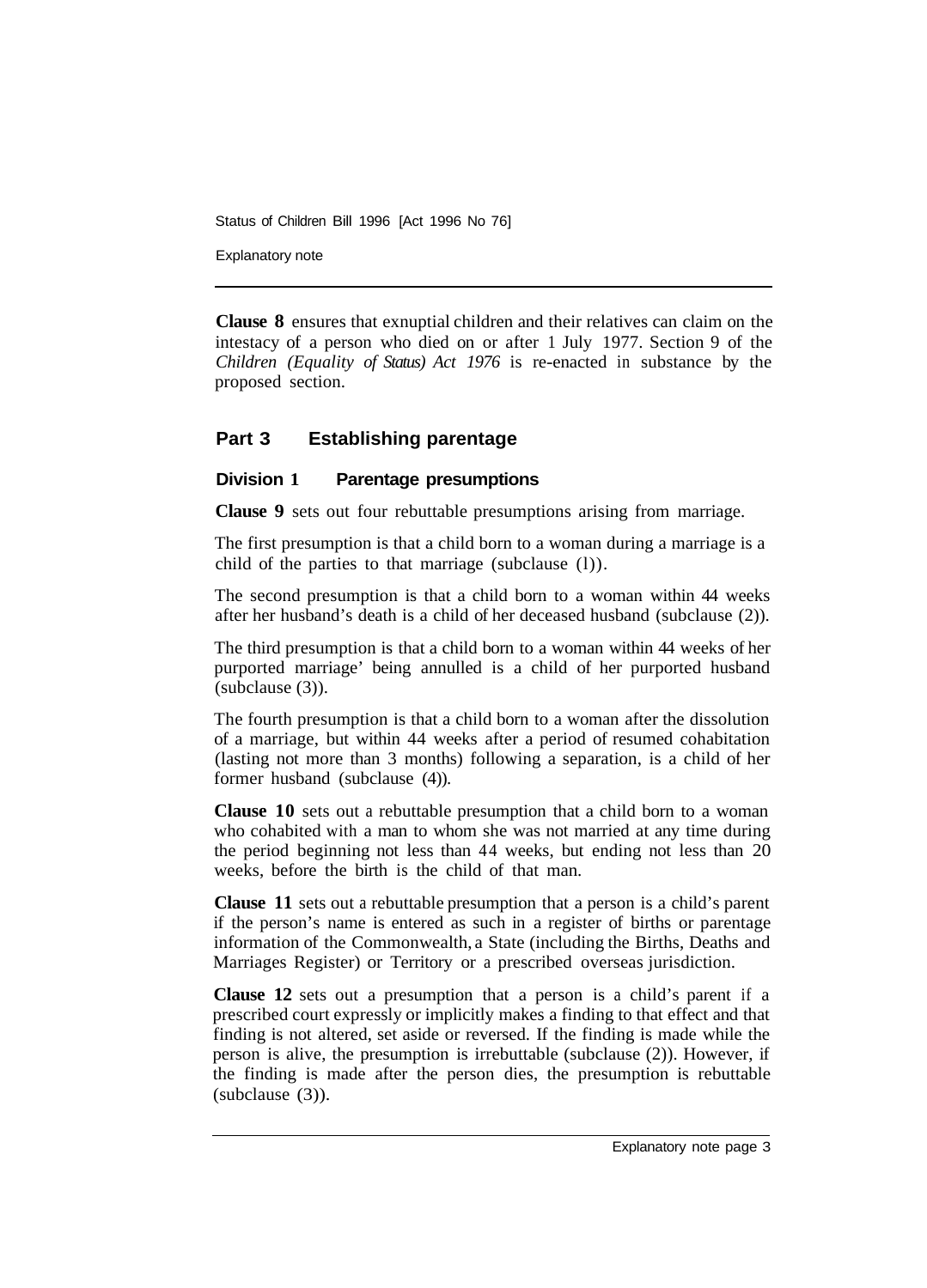Explanatory note

**Clause 13** sets out a rebuttable presumption that a man who has executed a paternity acknowledgment concerning a child under a law of the Commonwealth, a State or Territory or a prescribed overseas jurisdiction is the child's father.

**Clause 14** sets out four irrebuttable presumptions arising out of the use of fertilisation procedures.

The first presumption is that a man who consents to his wife being artificially inseminated with another man's sperm is the father of any child born as a result of any pregnancy (subclause **(1)** (a)). The second (and related) presumption is that the man who provided the sperm for that insemination is not the father of any child born as a result of the pregnancy (subclause (2)).

The third presumption is that if a woman becomes pregnant as a result of the use of another woman's ovum, she is taken to be the mother of any child born as a result of the pregnancy (subclause (1) (b)). The fourth (and related) presumption is that the woman who provided the ovum is not the mother of any child born as a result of the procedure (subclause (3)).

**Clause 15** provides that rebuttable parentage presumptions (whether arising under the proposed Act or under some other Act or rule of law) are rebuttable on the balance of probabilities.

**Clause 16** provides that if two or more rebuttable presumptions conflict and are not rebutted in any proceedings, the court is to apply the presumption that appears to the court to be the more or most likely to be correct.

**Clause 17** provides for the resolution of conflicts between irrebuttable presumptions and between irrebuttable and rebuttable presumptions arising under the proposed Division.

**Clause 18** provides that a prosecutor cannot rely on a parentage presumption arising under the proposed Act to prove a criminal case.

#### **Division 2 Acknowledgments of paternity**

**Clauses 19** and **20** re-enact in clearer language provisions presently contained in section 11 of the *Children (Equality of Status) Act 1976* concerning the making of paternity acknowledgments and the annulment of such acknowledgments by the Supreme Court.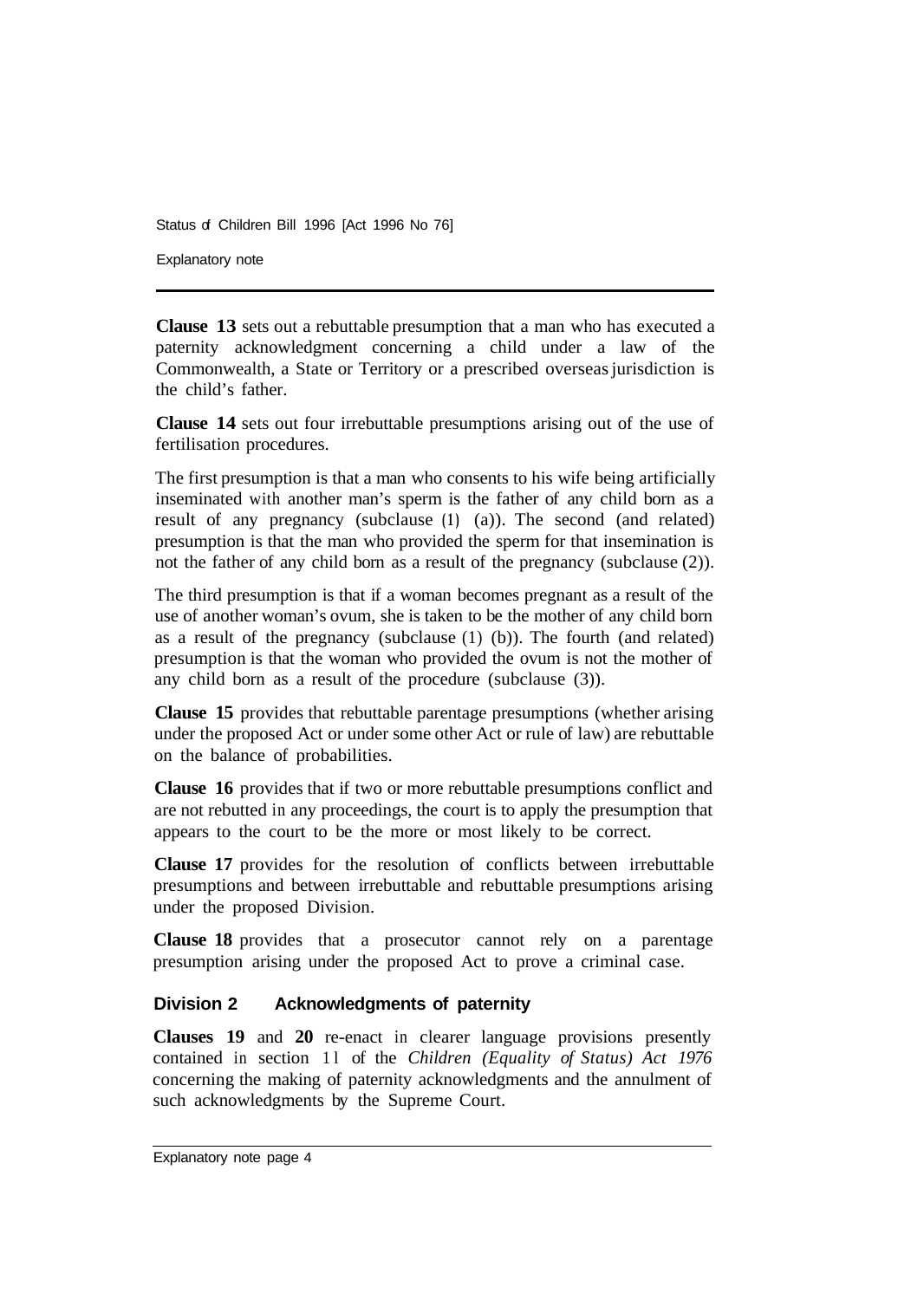Explanatory note

#### **Division 3 Declarations of parentage**

**Clauses 21** and **22** both re-enact in clearer language, and consolidate, provisions presently contained in sections 13 and 15 of the *Children (Equality of Status) Act 1976* concerning the making of declarations of paternity and maternity by the Supreme Court and the annulment of such declarations.

#### **Division 4 Evidence of court findings and paternity acknowledgments**

**Clause 23** re-enacts (with appropriate modifications) section 17 of the *Children (Equality of Status) Act 1976* in clearer language. The proposed section requires a court to admit evidence of a court finding or a paternity acknowledgment (or a copy the court considers authentic) for the purposes of establishing a presumption under proposed section 12 or 13.

#### **Division 5 Hearings under Divisions 2 and 3**

**Clauses 24** and **25** re-enact section 16 (with appropriate modifications) of the *Children (Equality of Status) Act 1976* in clearer language. Proposed section 24 requires hearings under proposed Divisions 2 and 3 for a declaration of paternity or an order annulling such a declaration or an order annulling a formal paternity acknowledgment to be held in closed court. Proposed section 25 makes it an offence to publish the identity of certain participants in any such hearing. The maximum penalty for such an offence is 10 penalty units (currently, \$1000).

#### **Division 6 Parentage evidence**

**Clause 26** provides that the Supreme Court may make a parentage testing order in proceedings where a child's parentage is in issue, either of its own motion or on the application of certain persons.

**Clause 27** enables the Court to make ancillary orders to facilitate a parentage testing procedure and to make orders as to the costs of the carrying out of any such procedure.

**Clause 28** provides that a medical procedure or other act ordered by the Court under the proposed Part cannot be carried out on a child under 18 years of age without the consent of the child's guardian or parent. However, any failure or refusal to give consent will enable the Court to draw adverse inferences.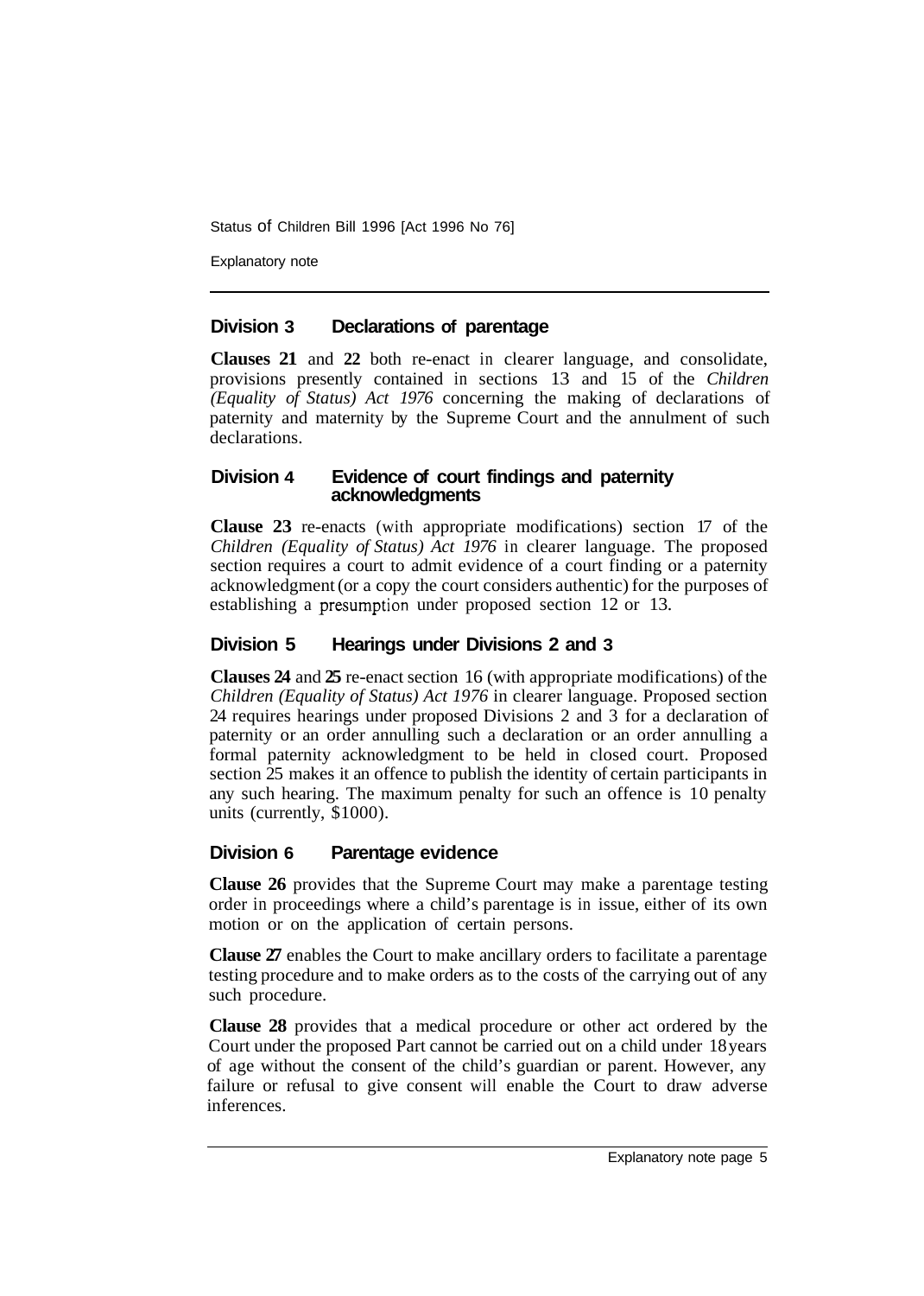Explanatory note

**Clause 29** provides that a person who is 18 years or more of age and who fails to comply with a parentage testing order or any other order under the proposed Part is not liable to any penalty. However, any such failure will enable the Court to draw adverse inferences.

**Clause 30** provides that if a guardian or parent consents to a medical procedure or other act being carried out on a child, then any person carrying out (or assisting in the carrying out) of the procedure or act is not liable to any criminal or civil action. However, persons who are negligent will not be able to rely on this immunity from action.

**Clause 31** provides that a report on the carrying out of a medical procedure or act under an order made by the Court may be admitted into evidence if it is made in accordance with the regulations. The Court is also given power to order the person who made the report (or any other person who can give relevant evidence concerning the report) to give evidence.

**Clause 32** makes it an offence for a person to personate another in, or proffer another child for, a medical procedure or other act ordered by the Court under the proposed Part. The maximum penalty for the offence is 5 penalty units (currently, \$500).

**Clause 33** makes it an offence for an unqualified person to take a bodily sample for a parentage testing order or an order under proposed section 27. Only medical practitioners, registered nurses and other persons belonging to a class of persons prescribed by the regulations will be able to take such samples. The maximum penalty for the offence is 2 penalty units (currently, \$200).

**Clause 34** enables the Supreme Court to order that a child be separately represented in proceedings brought under the proposed Division.

#### **Part 4 Miscellaneous**

**Clause 35** provides that proceedings for an offence under the proposed Act are to be dealt with by a Local Court constituted by a single Magistrate. It also makes clear that the Supreme Court will retain its powers to enforce its orders.

**Clause 36** confers a general regulation-making power on the Governor.

**Clause 37** repeals the *Children (Equality of Status) Act 1976* and the *Artificial Conception Act 1984.* 

Explanatory note page 6